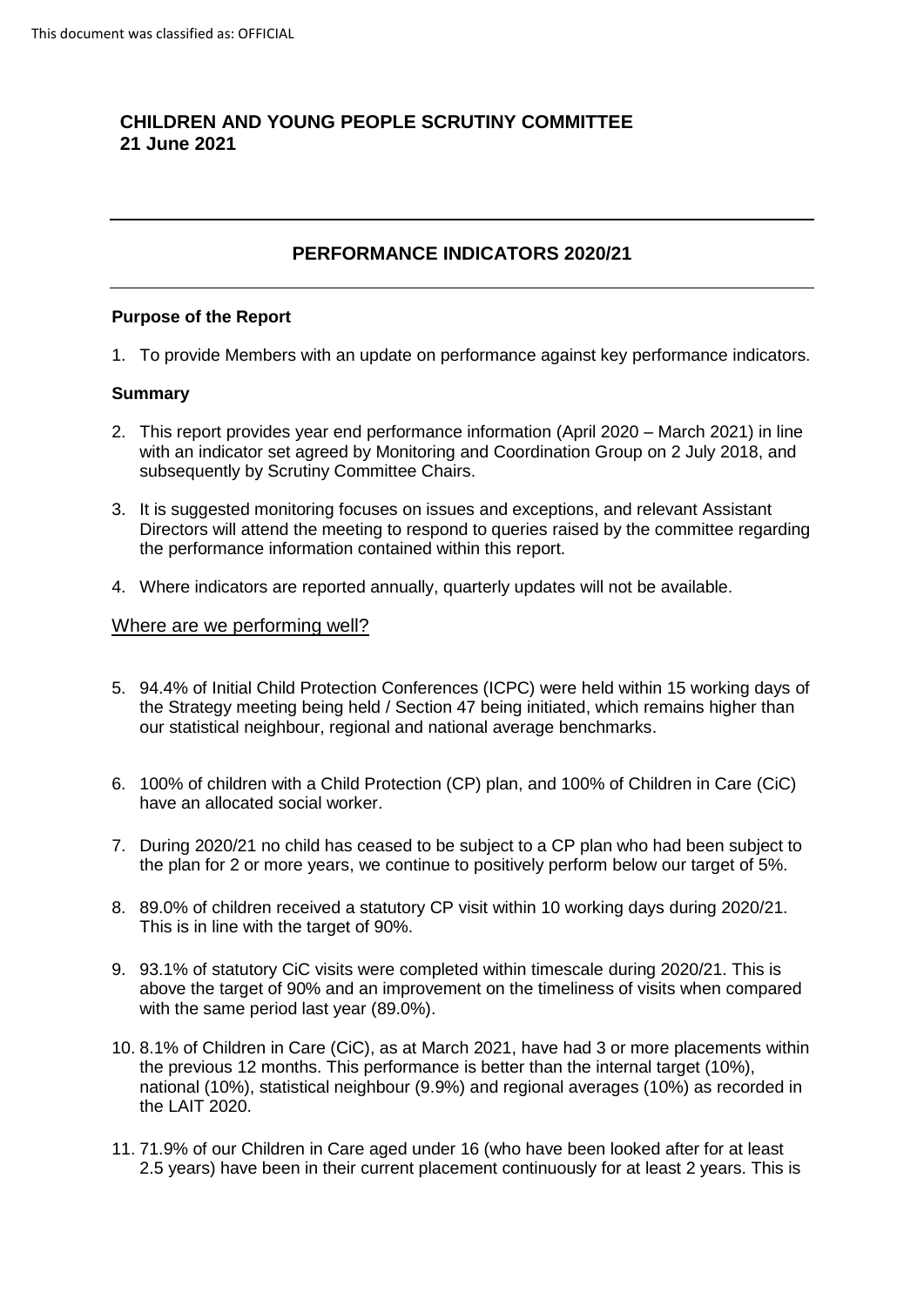positively above our target of 68.0% and our statistical neighbours (69.3%), regional (69.0%) and national average (68.0%).

- 12. 9.4% of our Children in Care have been placed 20 or more miles away from home as at March 2021. This is a positive performance and below target of 10%.
- 13. 90.9% of the children, newly into care, were seen by CDDFT within 20 working days for an initial health assessment during 2020/21.
- 14. 91.2% of children due a review health assessment year to date had one completed.
- 15. 24.6% of Care Leavers were not in employment, education or training (NEET) which is positivity below target of 30% and 98.1% were in suitable accommodation.

### Where do we need to improve?

- 16. 77.7% of referrals were screened and completed within 1 day during 2020/21, below the target of 90%.
- 17. 19.1% of re-referrals year to date, were repeated within 12 months, above the target of 18%. This is a smaller cohort of children re-referred when comparing with 2019/20, but due to the decrease in referrals this has increased our percentage rate.
- 18. Timeliness of assessments is 86.4% which is below the target of 90%, reasons for this are analysed and monitored by the Head of Service.
- 19. At the end of March 2021, the percentage of children becoming subject to a CP plan for a second or subsequent time within 2 years of the previous plan ending was 9.4%, above the 6% target.
- 20. The number of Children in Care has decreased to 272 by the end of March 2021, in line with the number at the end of March 2020 (270), work continues to safely reduce the number of children becoming looked after.
- 21. As a result of dental surgery closures during national lockdowns, 57.2% of Children in Care, that were due a dental check assessment, have had one completed.

#### **Recommendation**

22. It is recommended:

a) That performance information provided in this report is reviewed and noted, and relevant queries raised with the appropriate Assistant Director.

## **James Stroyan Group Director of People**

#### **Background papers**

No background papers were used in the preparation of this report.

Sharon Raine Head of Performance and Transformation: Extension 6091